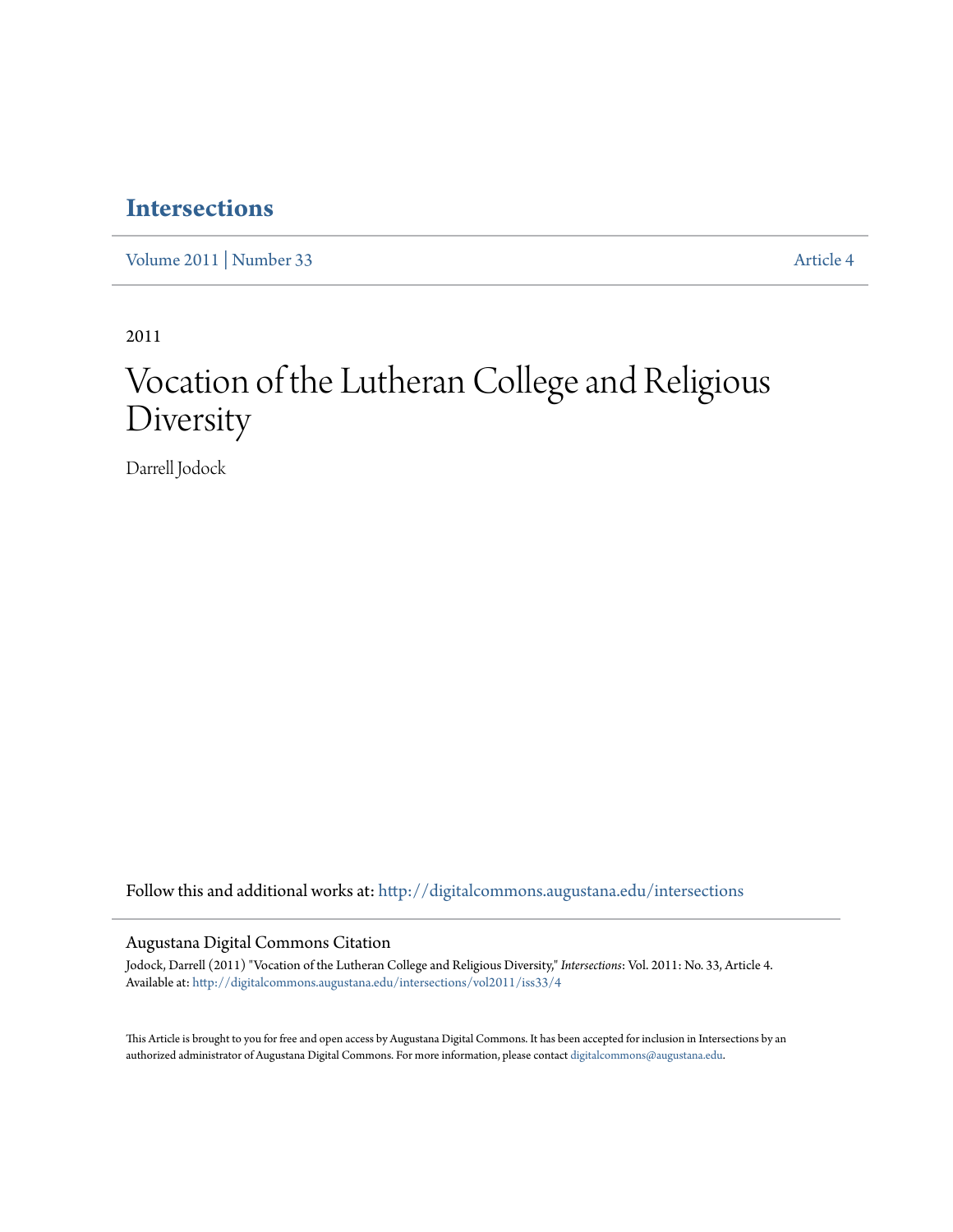### DARRELL JODOCK

# Vocation of the Lutheran College and Religious Diversity

My job in this article is twofold—to remind us of the basics of Lutheran theology and to begin to build on those basics in responding to religious diversity in our colleges. So, if what I am saying sounds familiar, I will not be disappointed and I hope you will not be either. Simply regard it to be a reminder or a restatement of what you already know and an endeavor to establish a common base for the other articles in this issue. If what I am saying is new and unfamiliar to you, then I hope it will serve to invite you into the conversation and equip you for it.

#### The Third Path

I begin with an image of the third path. When it comes to private colleges in this country, there are two well-known default positions. Each has value, so I describe in order to distinguish, not to criticize. The first I call "sectarian." The sectarian institution is deeply rooted in one denominational and/or one religious tradition, but it is not inclusive. It expects a good deal of homogeneity. If it's Baptist (let's say), it will give preference to hiring faculty and staff and admitting students that are Baptist. Sometimes the expectations are more informal, at other times they are formulated into written statements that faculty and staff are expected to sign when they are appointed. The sectarian college is an enclave. It primarily serves the church and is good at nurturing students in its own religious tradition. But a pretty clear line separates it from the rest of society, and this line tends to isolate it and make full participation in the surrounding world difficult. With regard to religious diversity, it has no problem, simply because religious diversity does not exist or is not acknowledged. It is excluded from the on-campus conversation. Seventy-fve or one hundred years

ago, many of our ELCA colleges were more homogenous than they are now, but the homogeneity was ofen driven more by ethnicity or language than by religious principle. Even so, many alumni and friends of our colleges often expect them to be more sectarian than they are.

The second default model is "non-sectarian." A non-sectarian institution is religiously inclusive; it is a microcosm of the surrounding society. Unlike the sectarian institution, the line of demarcation between the college and the larger society is easily crossed. It has as much religious diversity as the society around it. But it is not rooted. Every religious group has equal status, and the college endeavors to have policies that are neutral. As a result, its communal religious identity is superfcial—that is, its principles are borrowed from the surrounding culture rather than from a religious tradition. With regard to religious diversity, it too has no problem, but for quite diferent reasons. Its implicit message is that religion is not important enough to be part of the communal life of the college. Religion becomes a private matter, so there is no reason to wrestle with religious diferences.

Somewhat ironically, though the intention is clearly positive, this non-sectarian approach can have quite a diferent result. Built as it is on the notion of tolerance, it can result in new forms of intolerance. This can happen when each religious group, lacking interaction with the others and reacting against the communal devaluing of religion, can begin to see itself as the bastion of truth. Then a new balkanization can occur as each group within the college becomes an embattled enclave. Instead of fostering cohesion, the result can be even more rigid divisions.

DARRELL JODOCK is the Drell and Adeline Bernhardson Distinguished Professor of Religion, Gustavus Adolphus College, St. Peter, MN.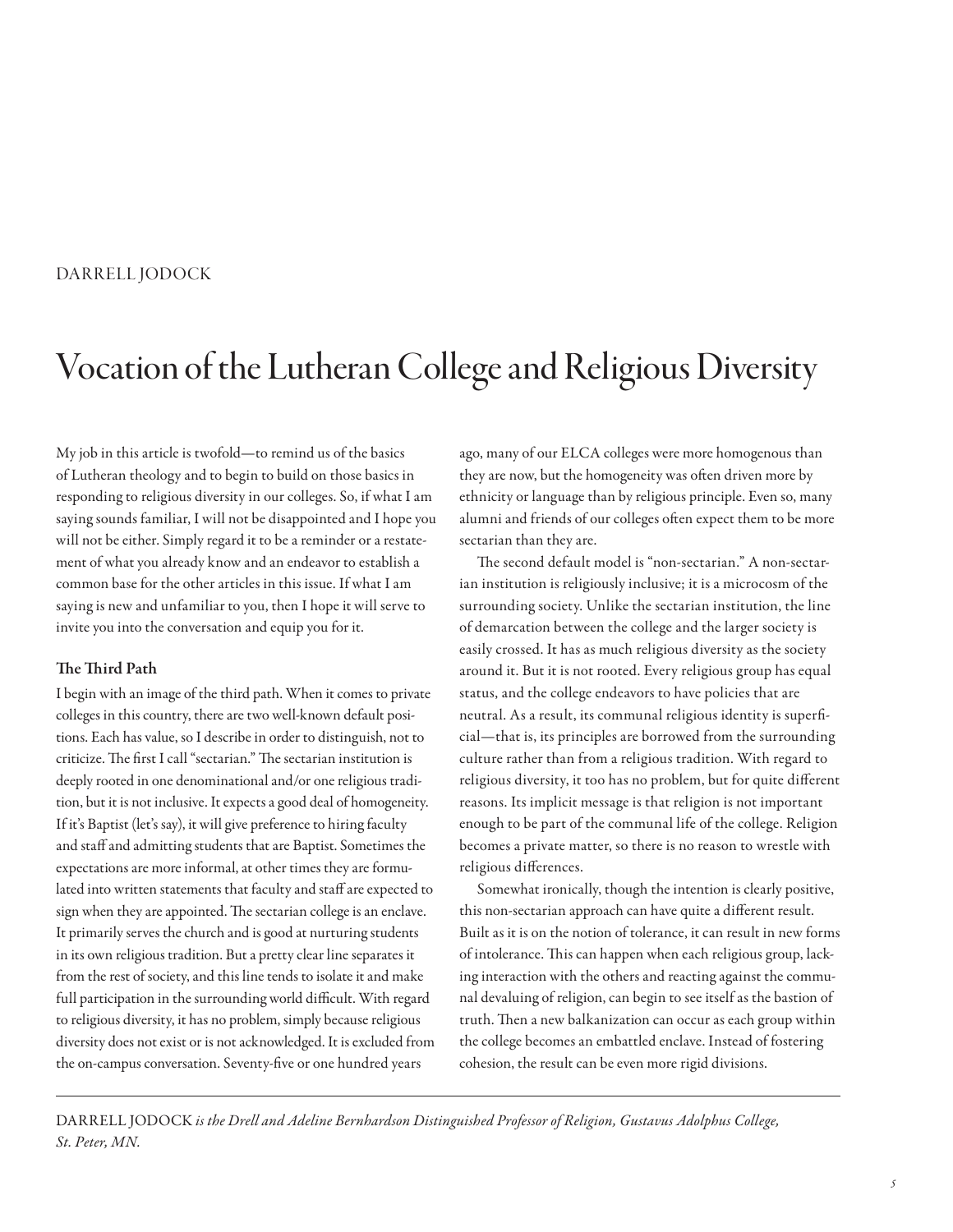Often, having in mind the more positive aspects of a nonsectarian college, some voices within our colleges and some voices from without expect us to become non-sectarian, in part because the model is familiar and in part because some assume it is the only alternative to being sectarian.

"How is a college that is rooted in the Lutheran tradition to deal with religious diversity? How can it be both rooted and inclusive?"

In our society, a Lutheran college that takes its own tradition seriously does not ft either of those default models. It follows a third path. It is rooted because it takes the Lutheran tradition seriously and draws nourishment from it, and it is inclusive in at least two senses: (a) welcoming into its student body, faculty, and staf persons of diverse religious backgrounds and (b) seeking to serve the larger community. Instead of an enclave or a microcosm, it is a well that is dug deep to nourish the whole community. One difficulty of the third path is that it is hard to explain. It does not ft either default model. Another of the difficulties is that it leaves us with an unresolved question and an unfnished task: how is a college that is rooted in the Lutheran tradition to deal with religious diversity? How can it be both rooted and inclusive?

### Two Orienting Observations

I begin by observing that we are talking here about the identity and vocation of the college, about a communal identity and not a sum of individual identities. For a college to be Lutheran, not everyone in the community needs to be Lutheran or Christian. I like to think of it this way—if everyone in the college shares a vision of what the college is trying to do, this vision informs the teaching and decision-making at the school even if only some members of the community have their personal roots sunk deeply in Lutheran soil while others do not. Or, to appeal to an analogy, if a student who is not sure if he or she believes in God goes to India and comes back so moved by the plight of people there as to make helping them a priority, and another student who is a committed believer goes to India and comes back with the same priority, and both beneft from good mentoring, the two may well wind up doing the same kind of project. In either case, in some modest way the poor in India are likely to be helped. The diference is that the second student will believe that the call has come from God through the deep human need of our neighbors

in India while the frst student will believe that the call has come directly from the deep human need. The second is likely to be more deeply rooted than the frst; hence the two may well difer in their vocational resiliency and may also difer in other ways. But on the level of ethical action, their initial results may be the same: namely, the poor get help. Or, at the risk of overkill, allow me one more analogy. The piers that support a bridge hold up a roadway that is usually wider than the piers themselves. So, too, Lutheran roots nourish a college community that is much more inclusive than building on a denominational identity would seem to suggest.

Having made this observation, allow me to make a second. A community that values the deep wells of its own religious tradition is more likely to value other kinds of depth. A religiously rooted college that follows the third path is more likely to value the rootedness of a Muslim or a Buddhist or a Jew than is a non-sectarian college that dismisses the importance of religion. I do not mean that the religious diferences will disappear. No, precisely the opposite, the diferences will remain. But what I do want to say is that a person deeply rooted in one tradition is more likely to respect the importance of religion in the life of the deeply rooted member of another religion. If they talk at some length about their religious views, their diferences will not be ignored or denied, but a diferent kind of kinship will emerge. If all goes well, each will be enriched by the conversation, and each will appreciate new elements in his/her own faith. This is possible because

# "A person deeply rooted in one tradition is more likely to respect the importance of religion in the life of the deeply rooted member of another religion."

each religious tradition (and specifcally the Lutheran tradition) brings with it an awareness of the deep mystery of the divine. This mystery cannot be captured fully in any one set of words or any one set of symbols. A believer need not endorse the words of another tradition in order to understand that one's own words are insufficient and one still has more to learn.

### Interreligious Dialogue and Civil Discourse

With this longish introduction, I'd like to try to identify some features of the Lutheran tradition that infuence how a Lutheran college begins to think about interreligious relations and civil discourse—the two topics that are front and center in all the articles of this issue. Before doing that, however, the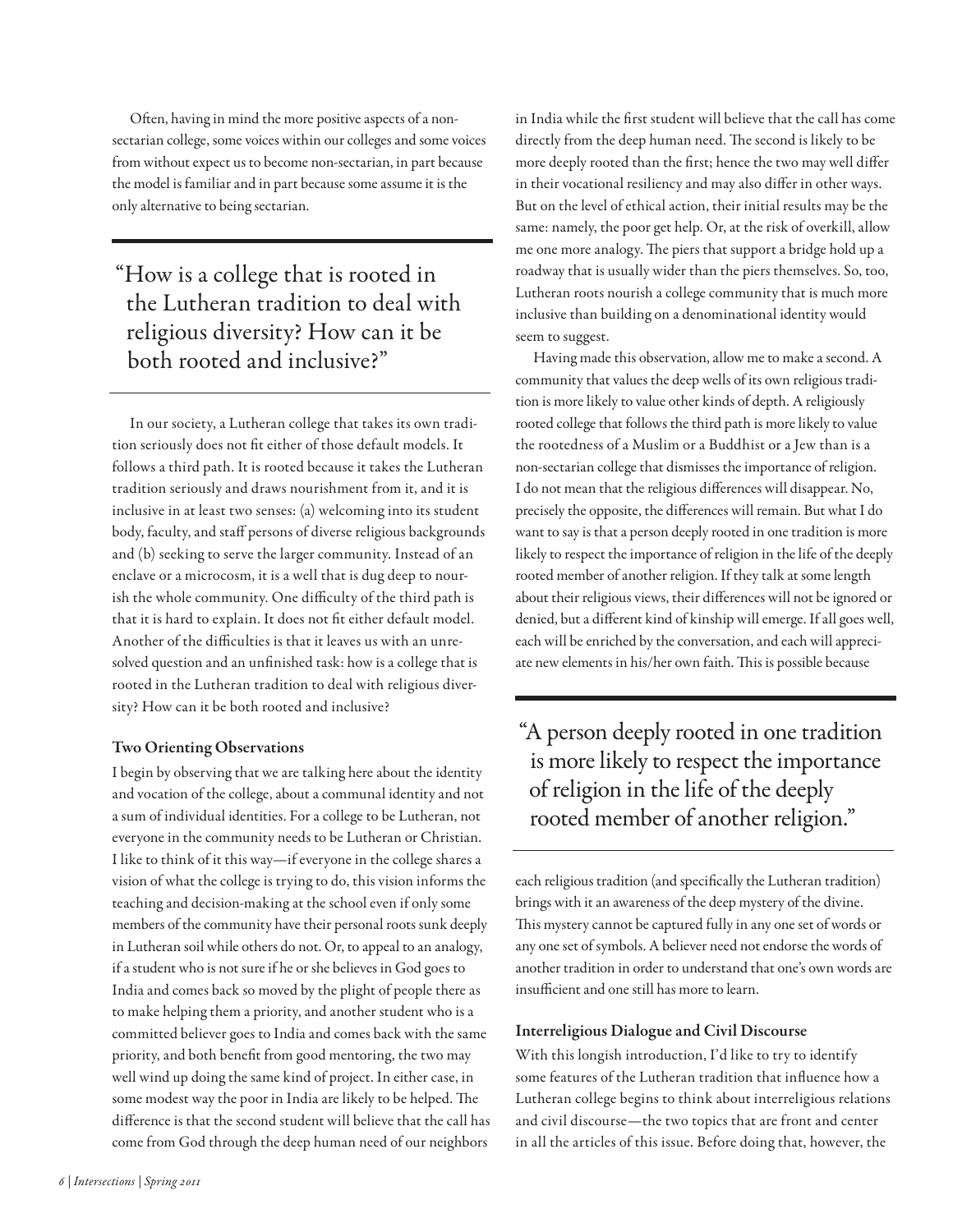introduction will be extended one more time. I need to clarify what I mean by interreligious dialogue and by civil discourse, so let me provide some descriptors:

A person engaged in good inter-religious dialogue (a) compares the "best" of one religion to the "best" of another, not the best to the worst, (b) interprets the other religion "in such a way that an informed adherent of that religion would agree with the description," (c) enters the dialogue "ready to learn something new" and "see the world diferently," and (d) stays clear of merely ftting an idea from the other religion into the framework of one's own, as if the other religion were but a pale refection of one's own, when in fact the pieces there are put together quite diferently (Jodock 131-32).

A person engaged in *civil discourse* seeks "common ground"that is, areas where values overlap—and does so regarding any issue of importance, including the more contentious ones such as immigration, global warming, war, abortion, same-sex relations, etc. Indeed, the conversation needs also to tackle disagreements about the relative importance of these and other issues. Some guidelines for such civil discourse include the following: (a) "those who claim the right to dissent should assume the responsibility to debate." (b) "Those who claim the right to criticize should assume the responsibility to comprehend." (c) "Those who claim the right to infuence should accept the responsibility not to inflame." (d) "Those who claim the right to participate should accept the responsibility to persuade" (Hunter 239).

#### The Lutheran Tradition

Now, what features of the Lutheran tradition infuence how a college thinks about interreligious dialogue and civil discourse? I'd like to consider six; as we will see, they are interlocking.

#### Feature #1: Gifedness

According to the Lutheran tradition, being right with God and having dignity as a human are free gifs, for which there are no prerequisites. It is as if we were orphans and totally out of the blue came adoptive parents who say, "From this point on, as far as we are concerned, you are our child, no matter what." We would have no idea why we were selected or why the adopted parents are taking this step. All of the initiative and all of the energy for the relationship would be coming from the parents. And we would see that this was happening not only to us but to others as well. Being adopted means being adopted into a family with siblings. The tradition says that being right with God and having dignity are both founded on God's evaluation, not ours.

What results from being gifed is a trustworthy relationship, which militates against fear and anxiety. I am convinced that fear and a pervasive anxiety are contributing to the polarization and

the harsh rhetoric in our society. This anxiety has more than one cause, but among them is the deep, inarticulate worry that our way of life is not economically, environmentally, or politically sustainable. Anxiety gets in the way of civil discourse. According to Peter Steinke, the consequences of anxiety include the following: (a) it "decreases our capacity to learn," (b) it "stifens our position over against another's," (c) it "prompts a desire for a quick fx," (d) it "leads to an array of defensive behaviors," and (e) it "creates imaginative gridlock (not being able to think of alternatives, options,

# "What results from being gifed is a trustworthy relationship, which militates against fear and anxiety."

or new perspectives)" (8-9). He calls for non-anxious leaders who keep the mission of the group front and center. This is as clear a priority for college faculty and staf as for neighborhoods and the nation as a whole. Over 200 times we fnd in the Bible reassurance: "Fear not" or "Do not be afraid." An outlook rooted in gratitude and a trustworthy relationship with the divine goes a long ways toward permitting civil discourse, because it enhances our capacity to listen and to imagine less polarized possibilities. And an outlook rooted in gratitude and a trustworthy relationship goes a long way toward freeing us up for interreligious dialogue. Why? (a) Because we cannot know the limits of God's free gif. If there are no prerequisites, I cannot establish any boundaries. (b) Because the identity of a gifed person is not threatened by persons whose outlooks difer. And (c) because, as Luther made clear, we cannot know how anyone else is related to God. He was thinking about people who were nominally Christians, but the same would apply to people in other religions. To hear that a person is Jewish tells me little about that person's relationship with God any more than learning a person is Christian tells me much about that person's level of commitment or relationship with God. We all know or know of Christians whose spiritual stature is so signifcant that it would be acknowledged by anyone. At the same time we all know or know of Christians whose narrowness and legalism make us observe, with Sam Shoemaker, that they appear to have been starched and ironed before being washed.<sup>1</sup> If so, we should not be surprised to fnd a similar diversity within other communities of faith. Some draw sustenance from their religion for enriching lives while others use their religion to intimidate, demean, or attack others. Recognizing multiple uses of religion leads to dialogue rather than predetermined generalized judgments.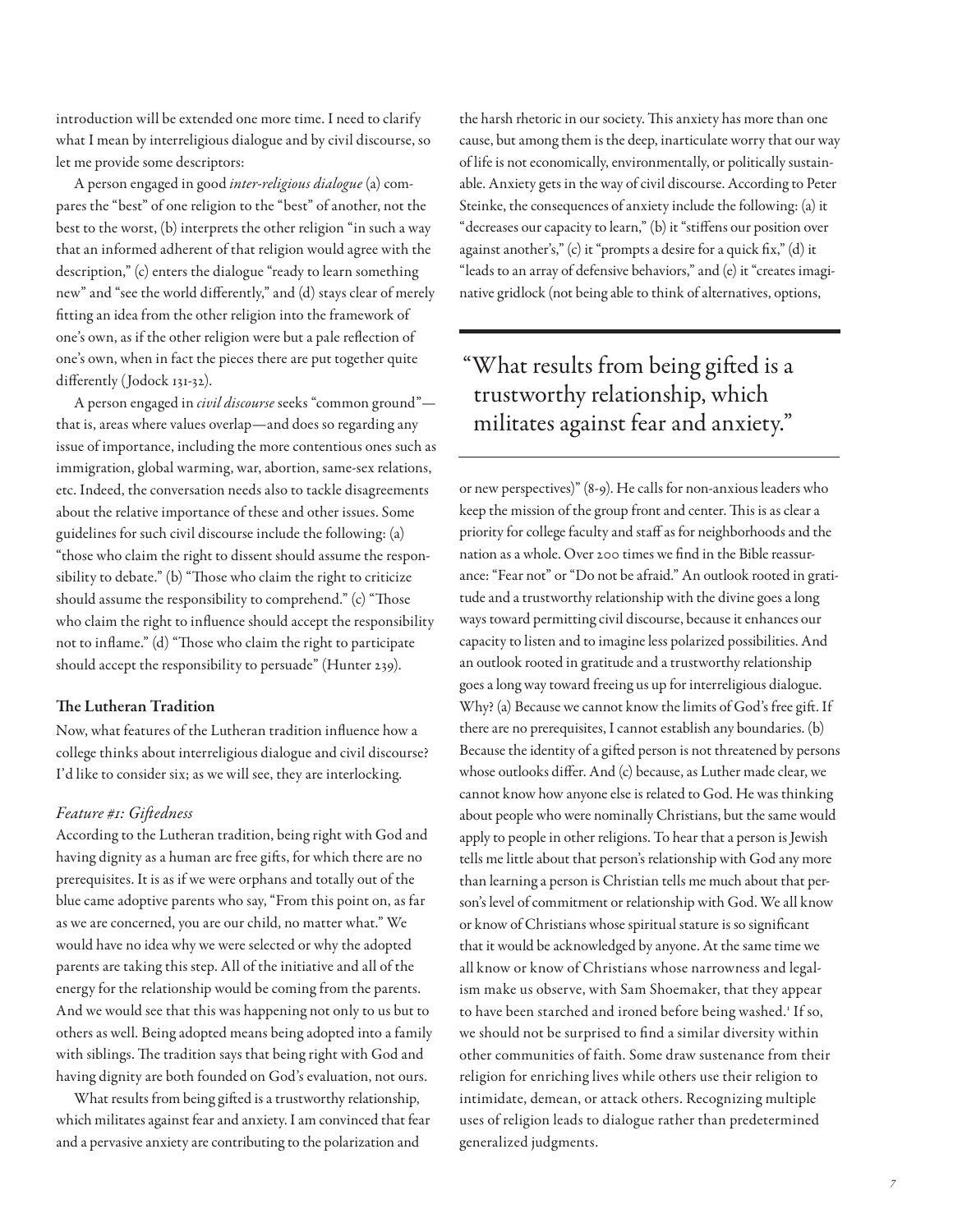If one's standing before God is a free gif, what is the role of faith? According to the Lutheran tradition, faith is an acknowledgment of what God has done and will do in one's life. To return to the analogy used earlier, faith is acknowledging one's adoption. Faith does not come frst; it tags along afer God has been at work. Acknowledging that one is part of the family into which one has been adopted does not *effect* the adoption. That's already occurred. And it does not affect the parents' love. That's an ongoing gift. What faith does do is to influence the self-understanding of the child or the self-understanding of the person adopted by God.

Notice that this understanding of faith puts the Lutheran tradition at odds with much of mainline Protestantism in the United States where the understanding is "if you have faith, then you'll be right with God." This common understanding changes the nature of faith, makes it a pre-requisite, and establishes boundaries that a free gift does not. That is, if faith is a prerequisite, then I can tell who is not right with God. In fact, this view is a contemporary form of exactly what caused Luther problems.<sup>2</sup> It leaves God passive and expects the initiative to come from the human being. For Luther this view was completely backwards and completely unworkable.

"The legacy of being freely gifted provides the kind of security and freedom that encourages civil discourse and interreligious dialogue."

The point here is that the legacy of being freely gifted provides the kind of security and feedom that encourages civil discourse and interreligious dialogue. If I have no control over my adoption into a family or a community, am confdent that the person adopting me will love me no matter what, and base my dignity as a human on this gifedness, then I have nothing to defend and nothing to fear. I can listen to those who disagree and search for common ground. I can keep my eye on the goal rather than overreacting to others. In addition to providing this kind of security and freedom, the legacy of being freely gifed also provides the basis for treating others with generosity—for becoming a channel of generosity toward others.

Feature #2: The Whole World Gifted by an Engaged God What we have already said about free gifing can only be understood when it is seen to be part of the larger reality of God's

generosity toward the whole world. Unlike other traditions that see God as "up there," orchestrating and micromanaging the world in accordance with an already worked-out plan, the Lutheran tradition fnds God "down here," amid the ordinary, amid the sufering and the chaos as well as the order and beauty, deeply involved in delivering good gifts to anyone and everyone

"The Lutheran tradition's vision of a down-to-earth God views deliberation as an essential feature of God's work among us."

through the agency of other humans and other creatures. Many Americans, I sense, feel as if civil discourse and interreligious dialogue are concessions. Things really should be black and white. Either a religious concept is right or it is not—so why talk about it? In contrast, the Lutheran tradition's vision of a down-to-earth God views deliberation as an essential feature of God's work among us. God works through deliberation and its complexity and messiness to invite us forward into deeper insights and a new perspective. On this view, God empowers but does not control. God has a goal (the kind of wholeness and peace refected in the word "shalom") but not a detailed plan of how to get there. For humans, the result is a remarkable freedom and a remarkable capacity for creativity, which they can use for good or for ill. The tradition affirms that all humans are invited to use that freedom and creativity to serve the goal of shalom.

One of the things this means is that everyone has a vocation—everyone has a calling to serve the neighbor and the community, in and through one's parenting, occupation, and contributions as a citizen. And part of the mission of a Lutheran college is to invite and challenge everyone to develop a robust sense of vocation. One evening a group sat around a dining room table. They were all parents with children at the "best" schools in the country—Williams, Swarthmore, Carleton, Macalester. All were disappointed. This prompted a search for an explanation, the result of which was an agreement that what was missing in their children's experience at these schools was a campus-wide conversation about vocation. I like to describe vocation this way—it is (a) a sense of the self as not an isolated unit but nested in a larger community, and (b) a deep sense that one's highest ethical priority is to serve that larger community (a community with ever-widening circles—from neighborhood to nation, to all of humanity, to all the creatures in our biosphere). What is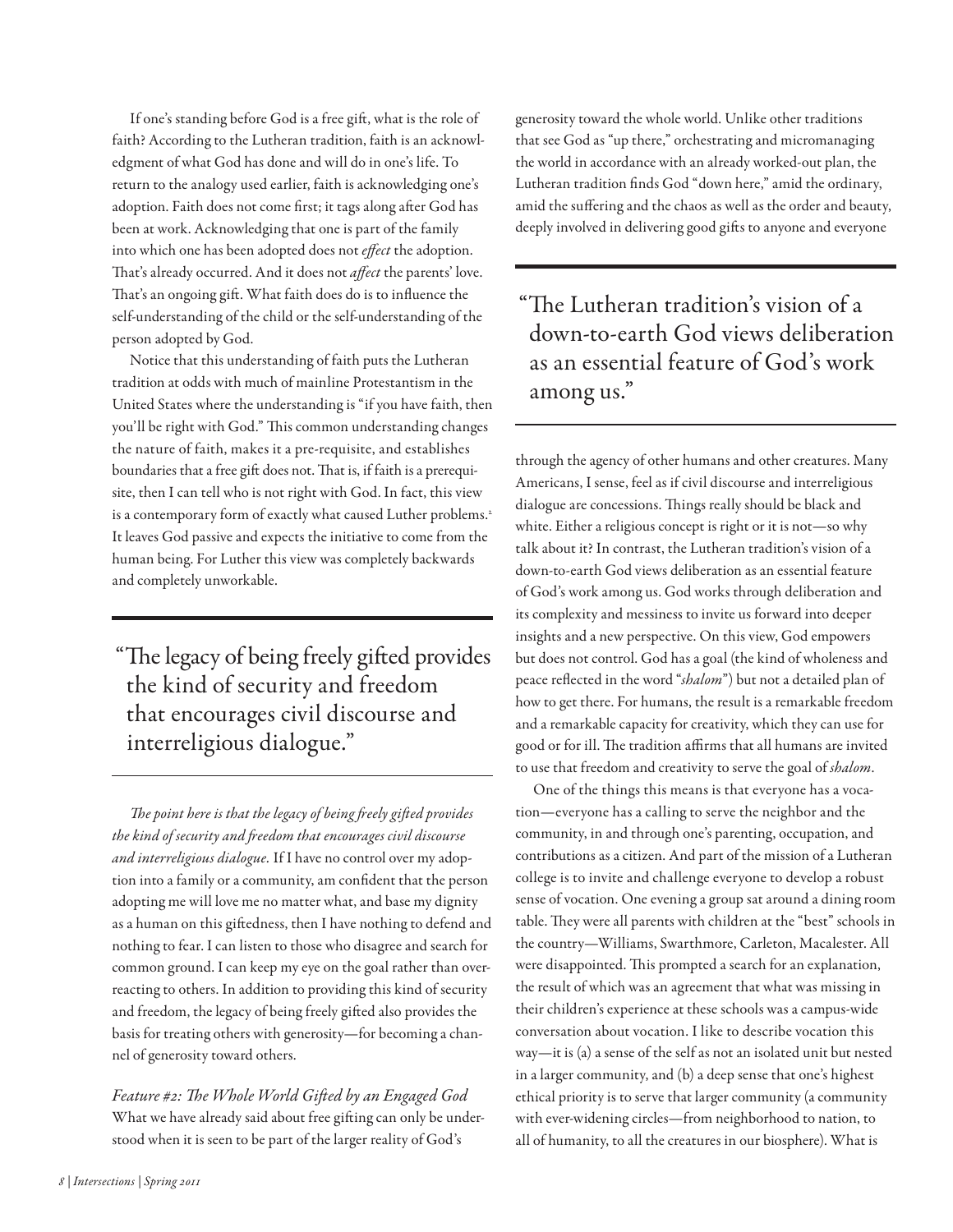distinctive about the Lutheran view is that vocation comes from outside, from the needs of the neighbor and the community rather than from an emphasis on one's own gifts and interior priorities (though these are by no means irrelevant). Earlier this summer, during a workshop on vocation for faculty at Gustavus, one of our sessions was led by three colleagues—a Jew, a Muslim, and a Buddhist—each of whom explained how his or her own religious outlook supported a robust sense of vocation. Because of the breadth of the Lutheran concept of God's activity in the world—or, we could say, God's ongoing creation—their ability to do this is not surprising. All are gifed and all are called.

Notice what has happened here. Our focus has been on the kind and quality of relationships. Doctrines and beliefs have their place and their importance, but they are not central. From the very beginning, the Lutheran tradition has relied on paradoxes—placing side by side two seemingly contradictory statements as a way of pointing beyond the statements to some deeper reality. (The believer is free lord of all subject to none and the believer is the dutiful servant of all, subject to all. The believer is simultaneously right with God and a sinner. God is both hidden and revealed. In 1912 some American Lutherans decided that both predestination and free will were right. The list could go on.) If doctrines were central, the rootedness of the college would have quite diferent consequences and the dynamics of interreligious relations would be far diferent.

#### Feature #3: Wisdom

The Lutheran tradition prizes wisdom. Let us return to the concept of freedom. What acknowledging one's gifedness does is to set a person free—free from the endless treadmill of trying to prove oneself through success at this or that and free for service to others. Here as elsewhere we run into terminological difficulties, because Americans commonly mean by "freedom" what I would call "freedom of choice"—that is, the absence of coercion when deciding whether to have a hamburger or a chicken sandwich. The Lutheran tradition affirms freedom of choice,<sup>3</sup> but what it typically means by freedom is something far deeper. For example, when society is caught up in a mass hysteria and a group is being feared and/or blamed for what is wrong, risking all to stand with a member of that group is an expression of this deeper "freedom for." Such an action takes courage and a strong ethical commitment to the neighbor, and it also takes a deeply rooted freedom from anxiety and fear.

Now back to wisdom. If humans are free, how are they to know how to act? Luther provides no blueprint—either for the individual or for society as a whole. There are no detailed do's and don'ts. There is no prescribed plan for how to organize a society. Decisions are to be guided, not by rules, but by wisdom. We can

defne wisdom as understanding humans and what makes for a rich and full life and understanding communities and what makes for justice and peace. Wisdom is not the exclusive province of one religion, but it can be enhanced by the life-affirming instruction found in the Bible. Similarly, there are enough educated fools around for us to know that wisdom is not automatically the result of education, but it can be enhanced by good learning. When Luther wrote to the city councils in Germany, recommending that they establish schools for both young men and young women, his chief argument was that the study of human history and what has gone well and what has gone wrong throughout the ages would enhance the wisdom of Germany's citizens so that they could lead the community and lead their households (368-69).

# "The cultivation of wisdom is the central contribution that education can make to society."

The ultimate goal of Lutheran higher education is not learning and is not even critical thinking, as important as these are. It is the enhancement of wisdom. Learning and critical thinking both contribute to this goal but they are not ends in themselves. The cultivation of wisdom is the central contribution that education can make to society.

This means that education is inherently communal. I can learn new data on my own, but wisdom requires the give and take of multiple perspectives. Wisdom comes from insight gathered in community. In order to discover wisdom, civil discourse is needed. Moreover, in order to discover wisdom, interreligious dialogue is valuable. It helps us examine the most basic of human questions about meaning and purpose, drawing upon the multiple insights of major religious traditions and thereby deepening our understanding of what it means to be human.

I should add that wisdom is never objective or neutral. It is always self-engaging. So, the pursuit of wisdom does not require us to abandon beliefs that hold up under scrutiny; the pursuit of wisdom is rather a form of deep listening that helps us refne those beliefs and fgure out what our neighbors and our community need so that we can determine where to put our energies. And what is the standard? The measuring stick is very pragmatic: whatever actions beneft the neighbor and the community are good. Whatever actions do not are bad. What matters is not one's own virtue, not one's good intentions, not some ideology about small or big governments; what matters are the consequences. Does someone get fed or housed or educated or experience the dignity of work or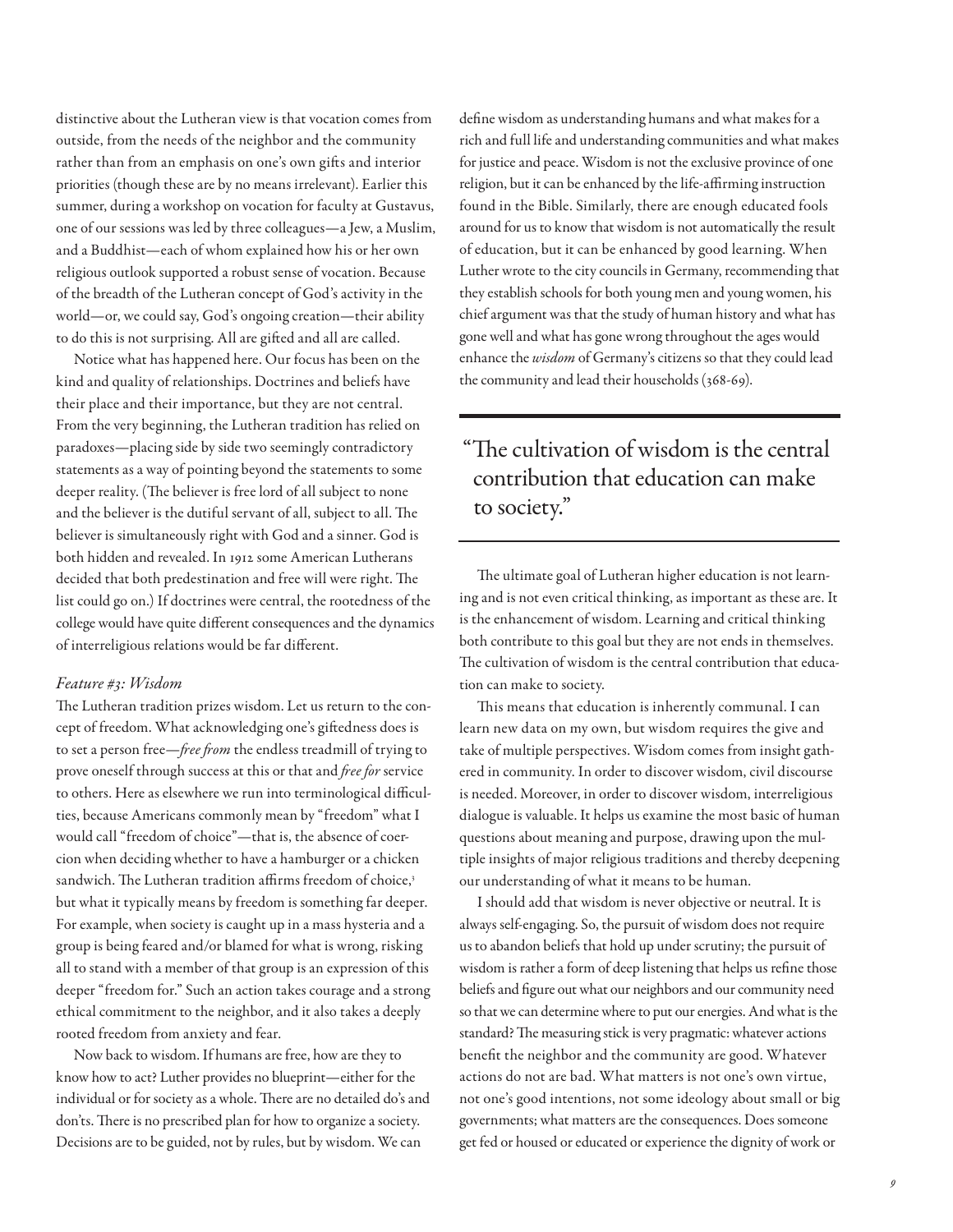have access to health care? Do relationships get mended? Is justice achieved? Is *shalom* fostered? What matters are the consequences.

Feature #4: Caution regarding Claims to Know

Luther was upset about the scholastic theologians of his day who would use isolated statements from the Bible or the theological tradition as premises upon which to build arguments that would supposedly answer questions not addressed in revelation. In other words, they would use syllogisms to "fll in the spaces" between fundamental truths. Luther saw more than one problem with this approach, but the one that concerns us for the moment is that it overstepped the capacities of human knowledge. The problem was not the endeavor to learn more. The problem was the claims made about the results of those arguments. John Haught, a fne Roman Catholic theologian, has used the term "inexhaustibility" to describe human knowing (11-13). In science, for example, there is always something more to know. Scientists once claimed that atoms were the smallest particles, until they learned there were still smaller ones. They expected to fnd that the genes were in control of human development, but soon it became clear that other chemicals and processes turn genes on and of. No matter how much we learn about the world, there is still more to learn, and that something more does not just add to our knowledge, it often changes the whole paradigm. Similarly our knowledge of another person is inexhaustible. And so is our knowledge of God. Acknowledging this inexhaustibility is a reason for caution. From Luther's perspective who would have expected God's clearest self-revelation to be a carpenter from a remote corner of the world who identifed with sufering and was executed as a criminal? Who would have expected that discipleship involves a call to "sufer with" rather than to escape suffering, a call to acknowledge the reality of suffering rather than to deny it? There are too many surprises for our claims to have much weight. For Luther, revelation shows us God, God's attitude toward us, and God's overall purposes, but it does not answer many other questions. Why is there sufering in the frst place? What exactly is God doing at this moment? There are questions for which we have no definitive answers. The lack of full answers leaves room for freedom and the use of wisdom.

And this reminder of limits and endorsement of caution about our claims to know has a corollary: we also need to be cautious about what we do with those claims. When a person adopts bad ideas, someone gets hurt. It was, for example, a bad idea that prompted Stalin to starve out three million Ukrainians when they resisted collectivization. It was a bad idea that regarded Aryans to be superior and Jews to be a threat, and this bad idea caused untold hardship during the Holocaust. It was a bad idea to cut down ancient forests and to dump toxic gases

into the air without thought to the consequences. If we cannot fully understand God, cannot fully understand humans, and cannot fully understand nature, then acting as if we did know is likely to harm someone or something else.

# "The lack of full answers leaves room for freedom and the use of wisdom."

If a person listens carefully to the political rhetoric of today, one is shocked by the audacity of the claims to know what society needs or does not need. A little caution or intellectual humility would go a long way toward opening the door to civil discourse and the search for common ground.

And if a person listens to some of the religious rhetoric of today, one is similarly shocked. How can one claim to know the timetable of the future? The only way is to use the method of the scholastics to take ideas from scattered parts of the Bible and fll in the blanks. How can one claim to know that God punished Prime Minister Sharon for his withdrawal of settlers from Gaza? The only way is to assume, not only that God is a micromanager, but also that we can know what God is thinking.

A more cautious set of religious claims—not cautious in one's confdence of being gifed, but cautious in one's claims to know—allows for signifcant religious dialogue, where mutual learning takes place.

### Feature #5: A High Value on Community

I have already talked about the centrality of relationships and the quality of relationships. In this tradition, humans are understood to be shaped and formed by their relationships. When my wife and I were engaged, people who knew me well commented that I seemed diferent. Who I was and how I responded to things was infuenced by this new relationship. Relationships either enhance our humanity or cause it to shrivel. God graces us through others. So a healthy person is always simultaneously a giver and a recipient. To see oneself as part of a community is to acknowledge this mutuality—to acknowledge that I receive from others and that others can receive from me.

Once again here we run into something that is both countercultural and at odds with much religious practice in America. Our society generally regards humans to be isolated units, fully capable of discerning for themselves what it means to live the good life. On this view, hooking up with others is merely a matter of convenience. In contrast, the Lutheran tradition sees relationships as constitutive of selfhood. Luther was influenced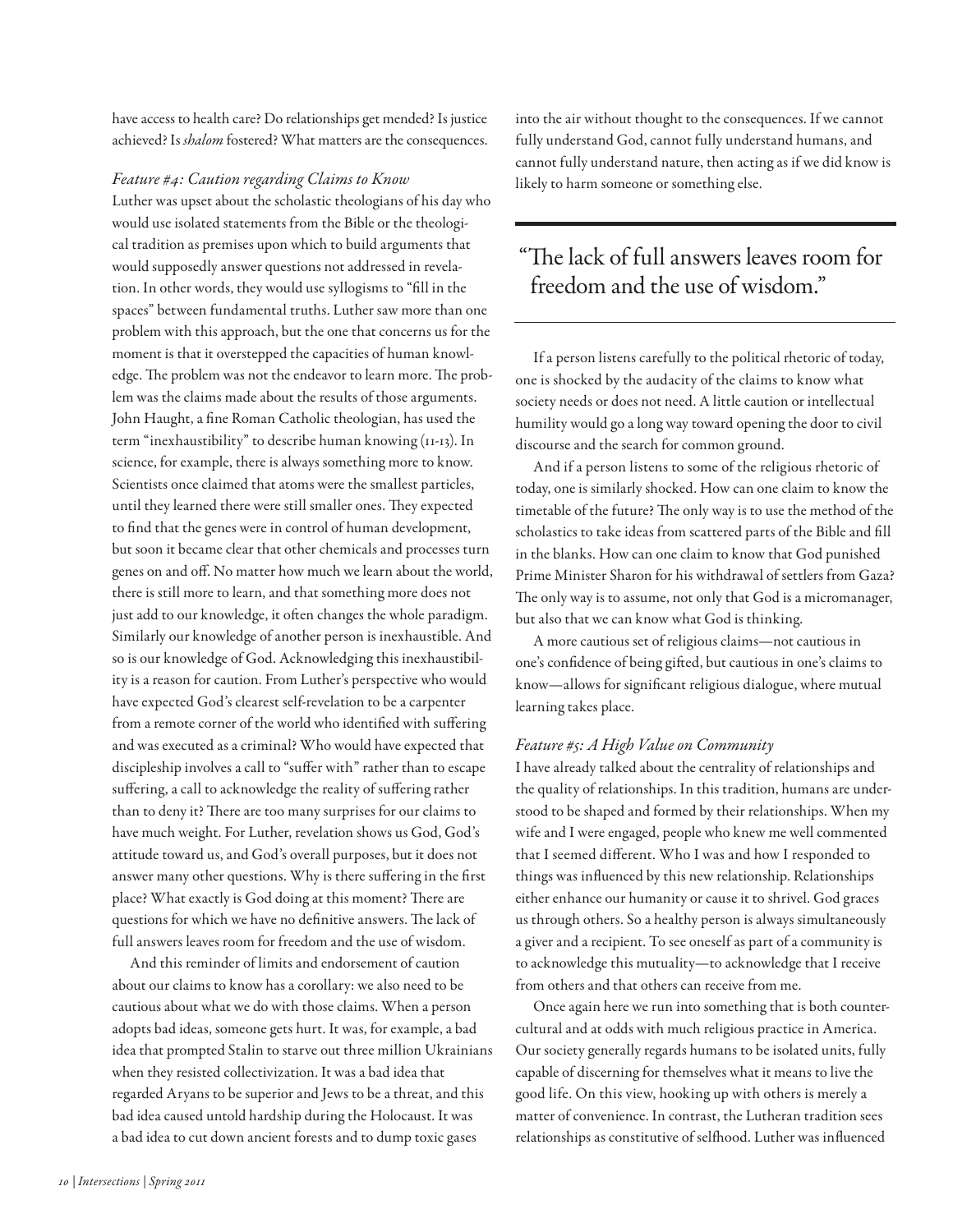by the biblical view that existing without relationships is best described as "death"—the person is breathing in and breathing out but is, for all practical purposes, dead. The Lutheran tradition is at odds with American individualism.

Some time ago I attended a talent show put on as part of the 125th anniversary of my home town. In that setting I listened to half a dozen gospel tunes. Some of the musicians were excellent, and on one level I even enjoyed the songs, but the lyrics were troubling—me, me, me in one song afer another—a little about God and a lot about me. As I say, the Lutheran tradition is in this regard out of step, not only with American culture, but also with American religiosity, in that it sees the individual not as isolated but nested in a community. If being "spiritual but not religious" means trying to be a Christian by oneself, then the Lutheran tradition is at odds with this contemporary trend as well. If the goal of religious life is to practice shalom, then participating in a community of faith is essential.

# "The Lutheran tradition is at odds with American individualism."

When I ask students to defne the word "community," very ofen they describe it as a group of people with shared interests. I do not know whether that is a valid use of "community," but it is not what I am talking about here. "Community" is rather the mutual interaction of people who difer—people with diferent occupations, priorities, and temperaments—all working together for the common good.

The community of faith may have shared commitments, but, as Paul discovered in Corinth, it also has a good deal of diversity, held together by a common mission to mend the world. And the larger community has even greater diversity. To understand the larger community as a community is not to seek to reduce diversity but to utilize that diversity in service to the common good—that is, to help mend the world and move it toward shalom.

We've already mentioned some consequences of this emphasis on community:

- everyone has a calling to serve the community
- participation in community is a crucial part of any education that aims at wisdom
- when it can be harnessed by civil discourse aimed at common ground, diversity is an asset to the educational mission of a college

• when religious diversity results in inter-religious dialogue, religious diversity can also be an asset to a college that is both rooted and inclusive.

Clearly, this emphasis on community includes both the priority of the community of faith and the priority of serving the larger community.

### Feature #6: An Emphasis on Service and Community Leadership

As I hope I have already made clear, the overarching goal in Lutheran education is to equip people for service to the community. However much Luther himself emphasized the God-human relationship, he also worked to establish community chests to end begging, provide for those in need, especially children and the elderly, and provide low-interest loans to shop owners. He advocated schools for all young people. He opposed hoarding that would proft at the expense of others. He encouraged the princes and peasants to negotiate rather than go to war. He advocated changes in the rules governing marriage. He opposed a crusade against the Muslims. And, if we turn to Lutherans in America, they constitute about 3% of the population and yet are responsible for the largest social service network in the country, operate one of the two largest refugee resettlement services, and support an international relief and development service with such a high reputation that afer the tsunami in Japan major secular journals suggested it was one of the best places to send donations.

An education that equips people for service to the community also equips for leadership. Vocation is my own sense of call. Leadership is helping others discern and put into action their calling. Leadership is not just being in charge or occupying a position of authority but rather the capacity to see what a community needs, to convince others that it's important, to decide on a course of action, and to get people working together toward that goal. So long as one has some vision of the whole, anyone can lead and can lead from any position in the group. Leadership comes in diverse forms—whether discerning the need or coming up with a plan or getting people on board, whether working behind the scenes or serving as a public spokesperson. What a community leader needs is a sense of vocation and a sense of agency (that is, a sense that he/she can make a diference). At a time when many feel helpless, Lutheran higher education needs to nurture a more robust sense of agency. Because the goal is service to the community, Lutheran higher education focuses on both vocation and leadership.

If leadership is to be community leadership or transformative leadership, then our college graduates need to be able to engage in civil discourse and be able to work with persons of other religions.